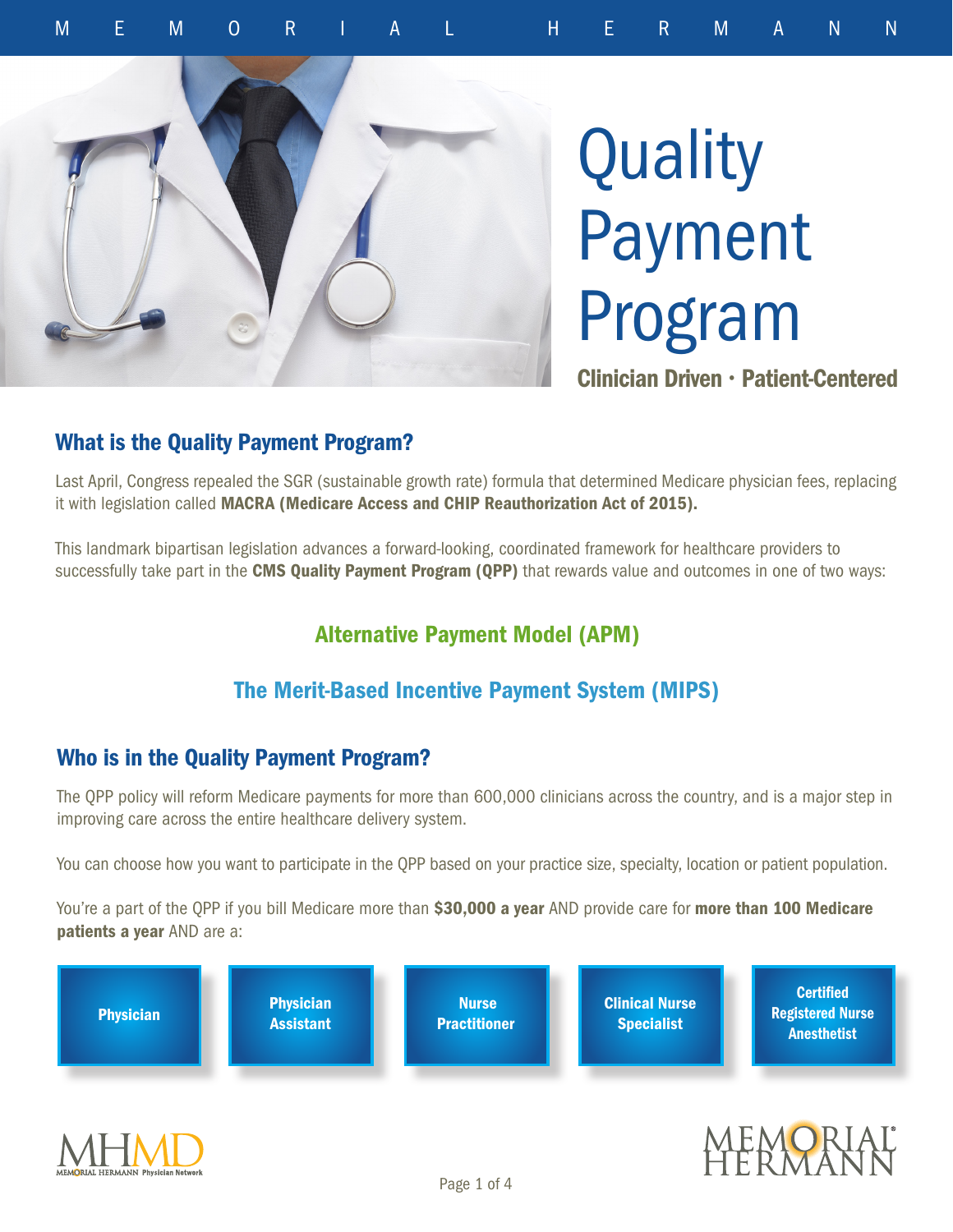

#### Alternative Payment Models

A payment approach that provides added incentives to clinicians to provide high-quality and cost-efficient care. CMS is constantly developing new payment and service delivery models to encourage this mindset. One of these models is the Medicare Shared Savings Program (MSSP).

**Memorial Hermann MSSP Track 1** physicians will qualify as a MIPS APM for Fiscal Year 2017. Please see handout titled *MIPS APM for Memorial Hermann MSSP Physicians* for detailed directions on how to report measures.

#### Advanced Alternative Payment Models



For the 2017 performance year, you may qualify as an aAPM if you meet all 3 requirements below:

- Use a certified Electronic Health Record (EHR)
- Currently report quality measures comparable to those used in MIPS
- You are in a medical home model OR bear more than a nominal amount of financial risk

For the 2017 performance year, the following models are Advanced APMs:

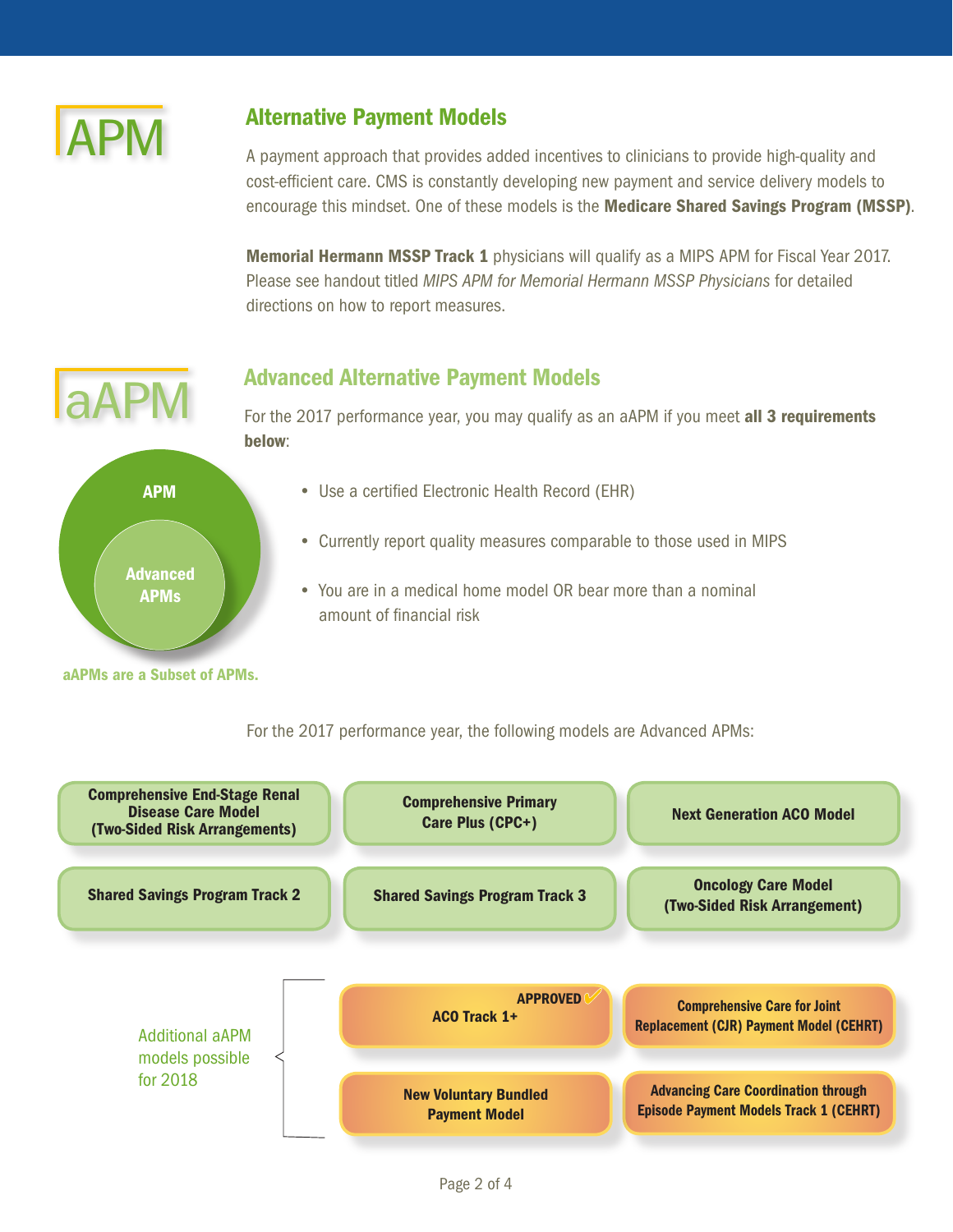

# Merit-Based Incentive Payment System

In MIPS, you can earn a payment adjustment based on evidence-based and practice-specific quality data. MIPS is the category that will apply to most physicians:

- Moves Medicare Part B clinicians to a performance-based payment system
- Provides clinicians with flexibility to choose the activities and measures that are most meaningful to their practice
- Reporting standards align with Advanced APMs wherever possible

| <b>Quality</b><br>60% | $\mathcal{L}$<br><b>Improvement</b><br><b>Activities</b><br>15% | <b>Advancing Care</b><br><b>Information</b><br>25% | <b>Cost</b><br>(Category begins in 2018)<br>0% |
|-----------------------|-----------------------------------------------------------------|----------------------------------------------------|------------------------------------------------|
| <b>Replaces PORS</b>  | <b>New Category</b>                                             | <b>Replaces</b>                                    | <b>Replaces</b>                                |
|                       | <b>Like Medical Home</b>                                        | Meaningful Use (MU)                                | Value-Based Modifier (VBM)                     |

#### Point Scorecard for MIPS

| "Pace" Option:                  | <b>Reporting Requirement</b><br>for this "Pace"                                                                                                          | <b>Minimum Performance</b><br>for this "Pace"                                                                                                                                                                                     | <b>Projected Payment</b><br><b>Adjustment at this "Pace"</b>                                                    |
|---------------------------------|----------------------------------------------------------------------------------------------------------------------------------------------------------|-----------------------------------------------------------------------------------------------------------------------------------------------------------------------------------------------------------------------------------|-----------------------------------------------------------------------------------------------------------------|
| "Run"<br>$\geq$ 70 points       | Report for 90 or more<br>consecutive days<br>Aim to report a<br>whole year, for better<br>possibilities of higher<br>\$ adjustment, but not<br>mandatory | Achieve Highest Points Possible:<br>均<br>6 Quality measures<br>$E_{\rm p}$<br>IAs sufficient for full credit<br>ACI: "Base" plus "performance"<br>$\overline{\bullet}$<br>measure(s); and bonus measures<br>for additional points | <b>Positive payment adjustment</b><br>Possible exceptional performance<br>incentives for achieving 70+ points   |
| "Walk"<br><b>4 - 69 points</b>  | Minimum of 90<br>consecutive days                                                                                                                        | Any combination of:<br>서<br>$\geq$ 2 Quality measures and<br>59<br>$\geq$ 2 IAs and<br>ACI: minimum "Base" 4-5 measures<br>$\bullet$<br>$& \geq 1$ "performance" measure(s)                                                       | <b>Possible nominal positive payment</b><br>Adjustment: the more you report the<br>higher your potential points |
| "Crawl"<br>$1 - 3$ points       | Can report less than<br>90 days                                                                                                                          | Any:<br>$\left[\begin{matrix} 2 \\ 3 \end{matrix}\right]$<br>One Quality measure or<br>$f_{\mathcal{F}}^{\mathcal{G}}$<br>One IA or<br>ACI: minimum "Base" 4-5 measures<br>٠                                                      | <b>Avoid penalty</b><br>Neutral - no payment adjustment                                                         |
| "Do Nothing"<br><b>O</b> points | Not report at all                                                                                                                                        | Choosing to not report even one measure<br>or activity, will guarantee the clinician to<br>receive a negative 4 percent                                                                                                           | <b>Negative Payment adjustment</b><br>Guaranteed at -4%                                                         |

#### Key Takeaway

Positive adjustments are based on the performance data of the performance information submitted, not the amount of information or length-of-time submitted. You can submit 90 days of information with great quality and receive a higher percentage than someone who submitted all year with acceptable quality.